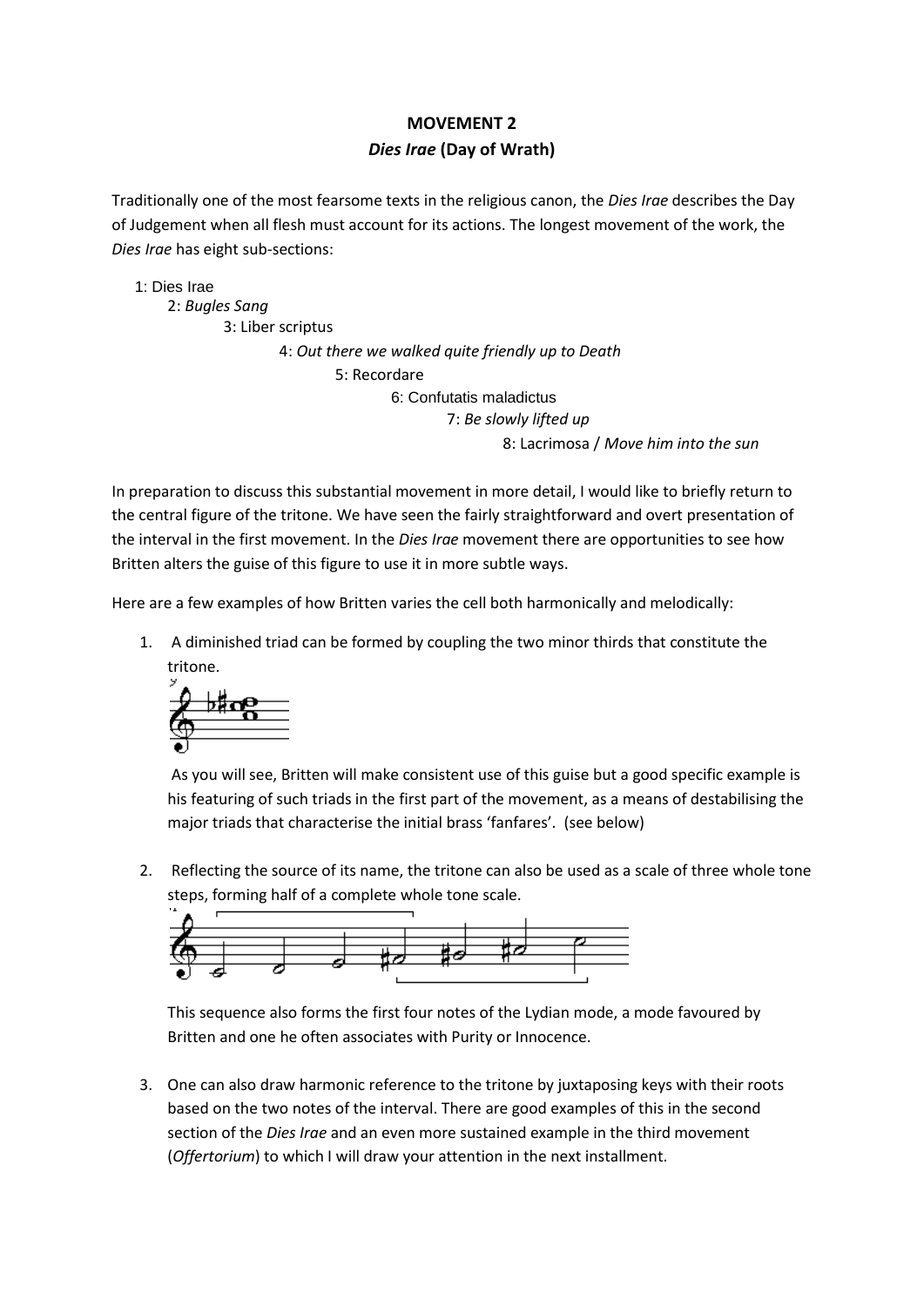# **SECTION 1:** *Dies Irae*

*Day of wrath, O that day When the world will turn to ashes As foretold by David and the Sibyl!*

*What fear awaits us, when the judge will come forth, to assess us all.*

*The trumpet's wondrous sound Rings forth over the graves of mankind and summons all before the throne.*

*Death and nature will marvel, As all creation arises, to respond to judgement.*

Note that we are in the key of Gminor. This is the key that Britten reserves, almost exclusively in the *War Requiem,* to represent the terror and horrors of the battlefield.

The movement starts with a muted fanfare shaped from concordant triads and perfect fourths - is it Gabriel's trumpet or the call to battle?



With hushed awe and in a limping 7/4, the chorus, announce the 'day of wrath'. In their music we see featured the diminished triads (mentioned above) derived from the tritone. Britten uses the dissonance to contrast and destabilise the grandeur and pomp of the brass choir.



Prominent also, in both voice and instrumental textures, is the whole tone scale that is derived from and that embraces the tritone. This is especially explicit in the brass figures that precede each choral entry.



The initially timid statements by the choir are answered by ever more forceful fanfares from the brass choir. These in turn seem to instill dread, intensifying the singers' declamations. Together, both forces grow to a terrifying climax as the choir sings:

> *The trumpet's wondrous sound Rings forth over the graves of mankind and summons all before the throne.*

... then, for the time being, subsides. The last verse of this section (*Mors stupebit*..) is sung *sotto voce*, using almost exclusively the descending version of the whole tone scale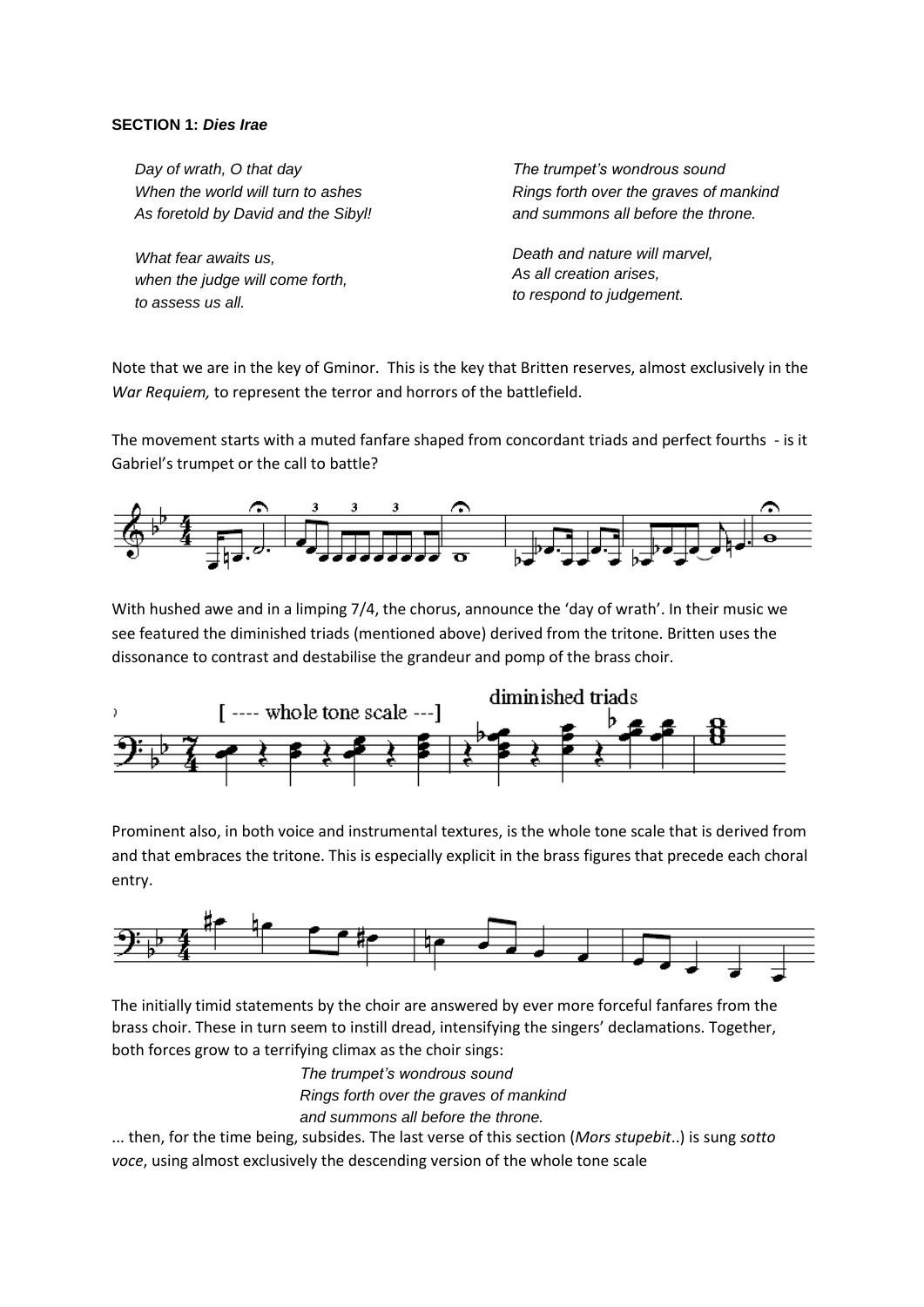

This easing of tension sets the tone for the next Owen Poem.

## **SECTION 2:** *Bugles sang*

As the dust settles, the last vestiges of the brass fanfare are taken over by the chamber orchestra. "Bugles sang", for the baritone soloist, is constructed almost entirely of thematic fragments from the previous section but now, seemingly stripped of their 'glory', they are laboured and weary.

*Bugles sang, saddening the evening air; And bugles answered, sorrowful to hear. Voices of boys were by the river-side. Sleep mothered them; and left the twilight sad. The shadow of the morrow weighed on men. Voices of old despondency resigned, Bowed by the shadow of the morrow, slept.*

Such weariness and the overwhelming weight of key words such as 'saddening' and 'sorrowful' contrasts markedly with the previous section but the two are so obviously linked by similar material that we are left in no doubt as to their relationship. So skilfully does Britten utilise the thematic gestures of the fanfares, that the source of this overwhelming sadness is never in question and using intentionally weak reflections of the fanfare material , Britten paints a telling portrait of 'the shadow of the morrow'.



It is here too that we see a good example of how the juxtaposition of keys is used as yet another variation of the tritone figure.



You will notice that the first five bars are clearly in C major, while the answering phrase is in Gb major (enharmonic equivalent of F#). I don't think it is mere chance that Britten uses this device with this particular text. The association of the C-F# figure with the word 'Requiem' in the first movement (Rest) still has currency here and "Sleep mothered them" seem to evoke a similar tonal response from the composer.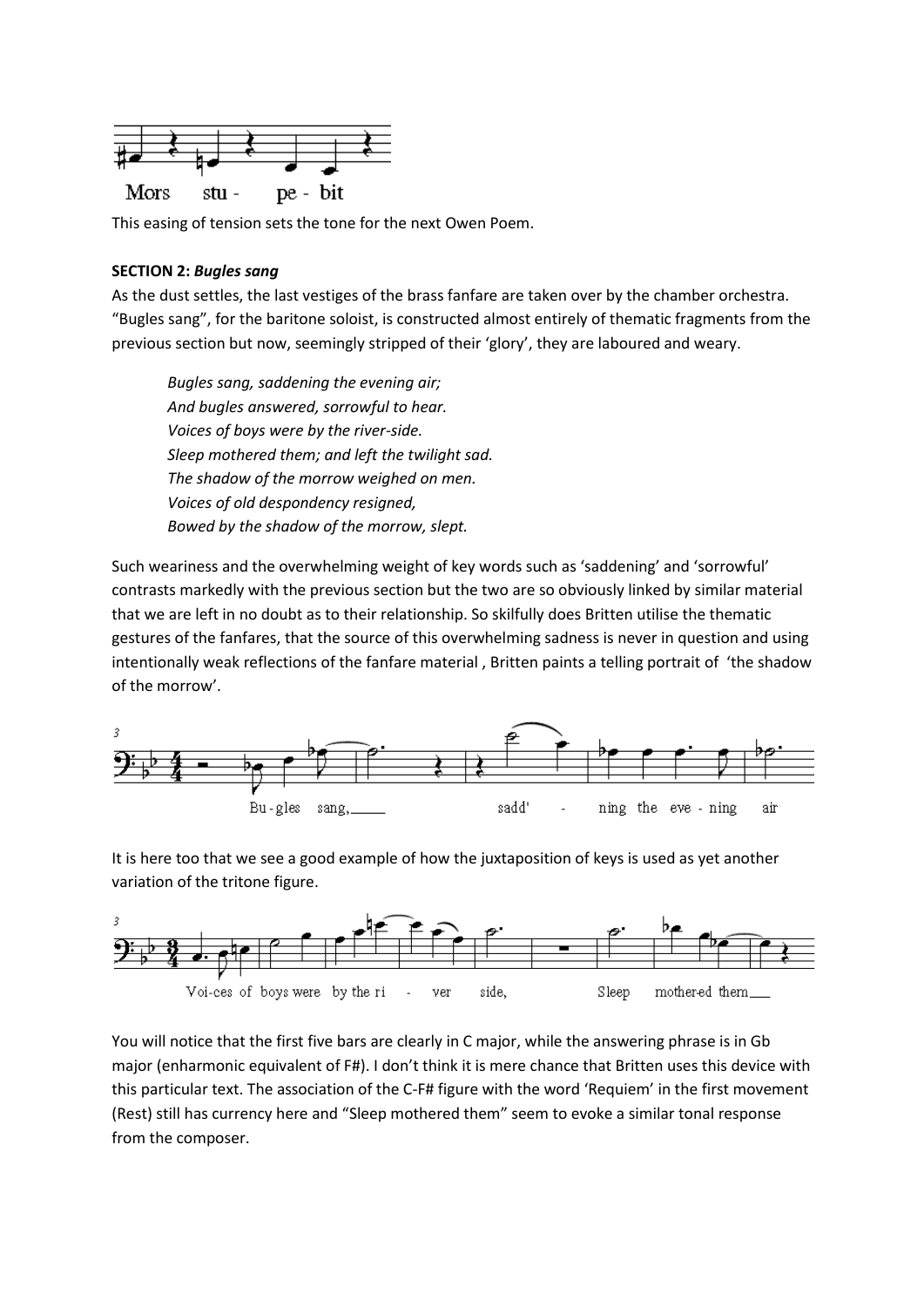Towards the end of the setting, the horn (the only brass instrument in the chamber orchestra) wearily articulates the descending whole tone scale used in the brass fanfares.



The baritone answers with an inversion of the same figure, his voice now gaining in intensity and vigour as his vocal line forms a distorted mirror image for his text that ends '... the shadow of the morrow.'



If it wasn't already obvious, it now becomes clear that Britten's preoccupation in this movement is less about the horrors of the Day of Judgement as prescribed by God, than the Man-made horrors of war - which are of no less consequence! As Peter Evans says in his detailed analysis of the work, ".. if (Britten) refuses to portray a God of wrath, his man-made *Dies Irae* must appear the more terrible a denial of the God of pity, so sublimely invoked elsewhere."

## **SECTION 3: Liber scriptus**

*The book in which all is contained lies open and by its contents the world shall be judged.*

*The Judge will come to his seat and that which is hidden will be revealed: nothing will go unnoticed.*

*What am I, wretched man, then to say? Who will speak on my behalf, when the just are in need of support?*

*King of tremendous majesty, Fount of Salvation, save me, O source of pity.*

We now return to the liturgical text and for the first time in the work we hear the soprano soloist. The *Liber scriptus* is a good example of how Britten maintains the dramatic flow of the work without sacrificing the essentially diverse natures of his two elements - the secular world of the Owen poems and the formal, ritualistic nature of the Latin Mass.

While not eschewing dramatic effect, the soprano's portentous flourishes are constructed in a fairly rigid series of extensions and inversions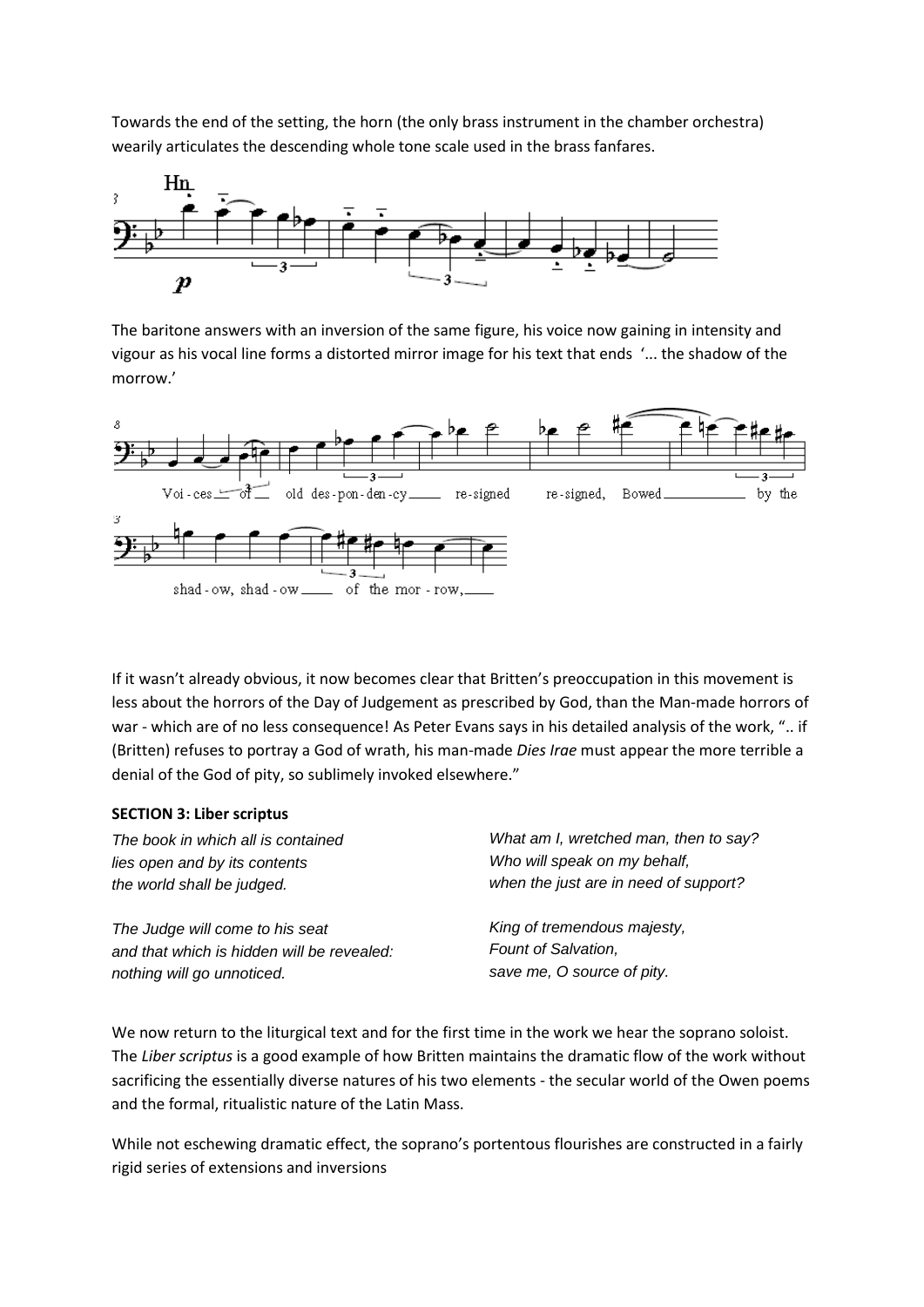

The ensuing 'Quid sum miser tunc dicturus?' (*What am I, wretched man, then to say?)* sung by the chorus, is no less 'prescribed' with each voice uttering its terse, chromatic cell in close canon. (It should be noted here that such chromaticism will often be associated with the wretched of mankind - this will be particularly appropriate when we look at the final *Libera me* movement). This 'formality' serves to reflect the ritualistic nature of the Mass text while at the same time maintaining the work's dramatic arc.



Under the chromaticism of the choir's vocal lines, a persistent E natural pedal point acts as a dominant that finally draws the tonality to A major, in which key the soprano soloist reprises her flourishes with the 'Rex tremendae'. This key goes on to serve as the departure point for the next Owen poem – a duet for both male soloists.

# **SECTION 4:** *The Next War*

*Out there, we've walked quite friendly up to Death: Sat down and eaten with him, cool and bland,- Pardoned his spilling mess-tins in our hand. We've sniffed the green thick odour of his breath,- Our eyes wept, but our courage didn't writhe. He's spat at us with bullets and he's coughed Shrapnel. We chorused when he sang aloft; We whistled while he shaved us with his scythe. Oh, Death was never enemy of ours! We laughed at him, we leagued with him, old chum. No soldier's paid to kick against his powers. We laughed, knowing that better men would come, And greater wars; when each proud fighter brags He wars on Death - for Life; not men - for flags.*

The setting could well be called a 'scherzo'. The jaunty character of the writing and the mock bravura of the Tenor and Baritone's phrases perfectly capture the poem's irony. However, it is not difficult to see through the veneer to the despair and fear that it masks. A few examples of Britten's skill in achieving this subtext will suffice:

1. Almost every instrumental cadence heralds a new vocal entry and the bi-tonality at work throughout, is particularly fierce at these moments. This has the effect of subverting the 'heroic' brashness of the dominant texture.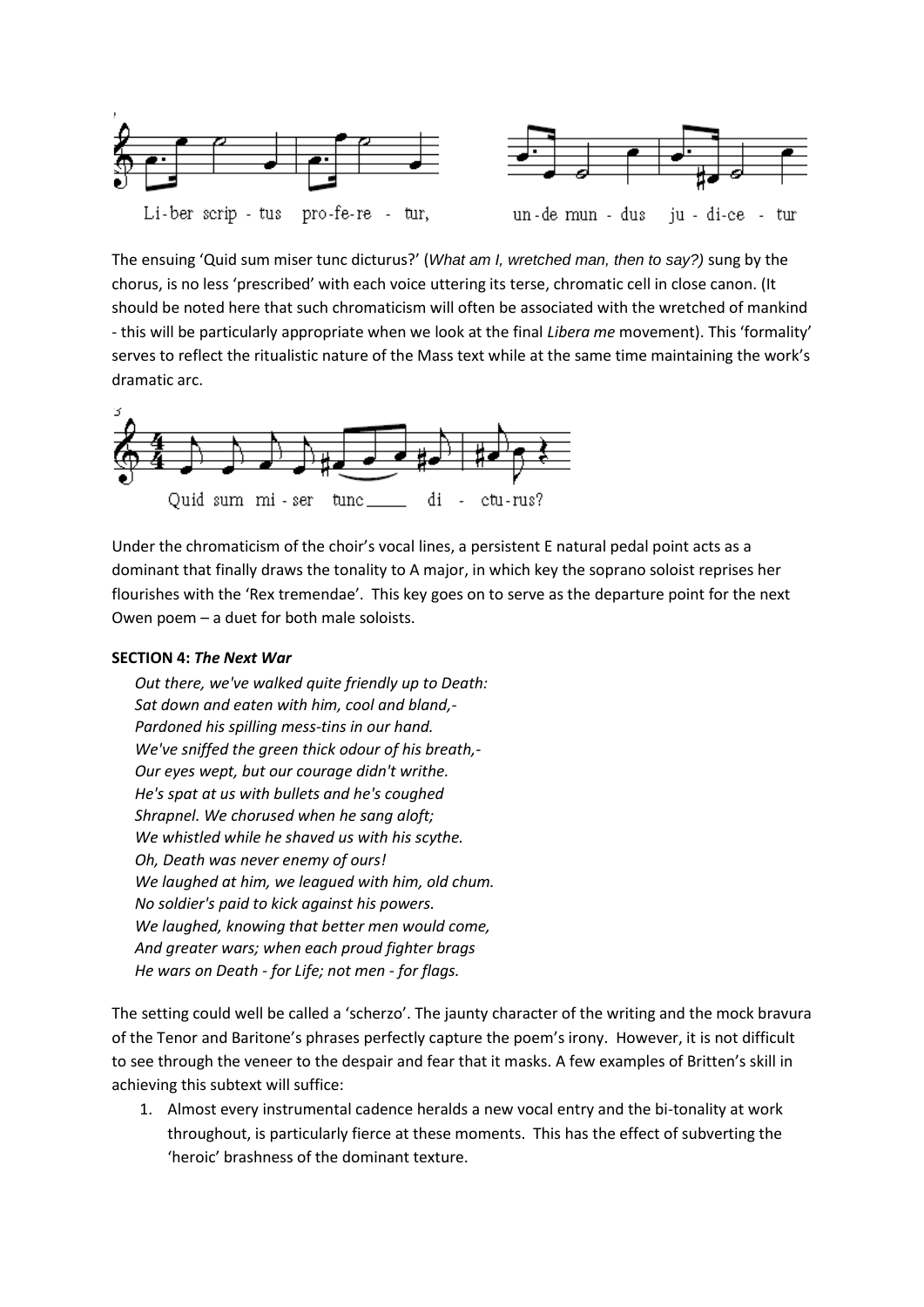

2. The woodwind's shrill whistling is not only an evocation of the 'wailing shells' to which the two soldiers join in chorus ..

> *We chorused when he sang aloft; We whistled while he shaved us with his scythe*

.. but is also a reference to the chromaticism of the preceding "quid sum miser..." As has been pointed out, such chromaticism is used by Britten to identifying with the wretchedness of mankind.



3. While the horn call that features in the later section of the setting sounds appropriately militaristic and indeed can be linked with the fanfare figures heard at the beginning of the movement, we should also note that the motif (Ex 1 below) has its origins in the horn theme used in the first of the Owen poems, *Anthem for Doomed Youth*. You may remember how it was used there to draw the doomed soldier back to thoughts of home and "sad shires.." (Ex 2 below)

Ex 1



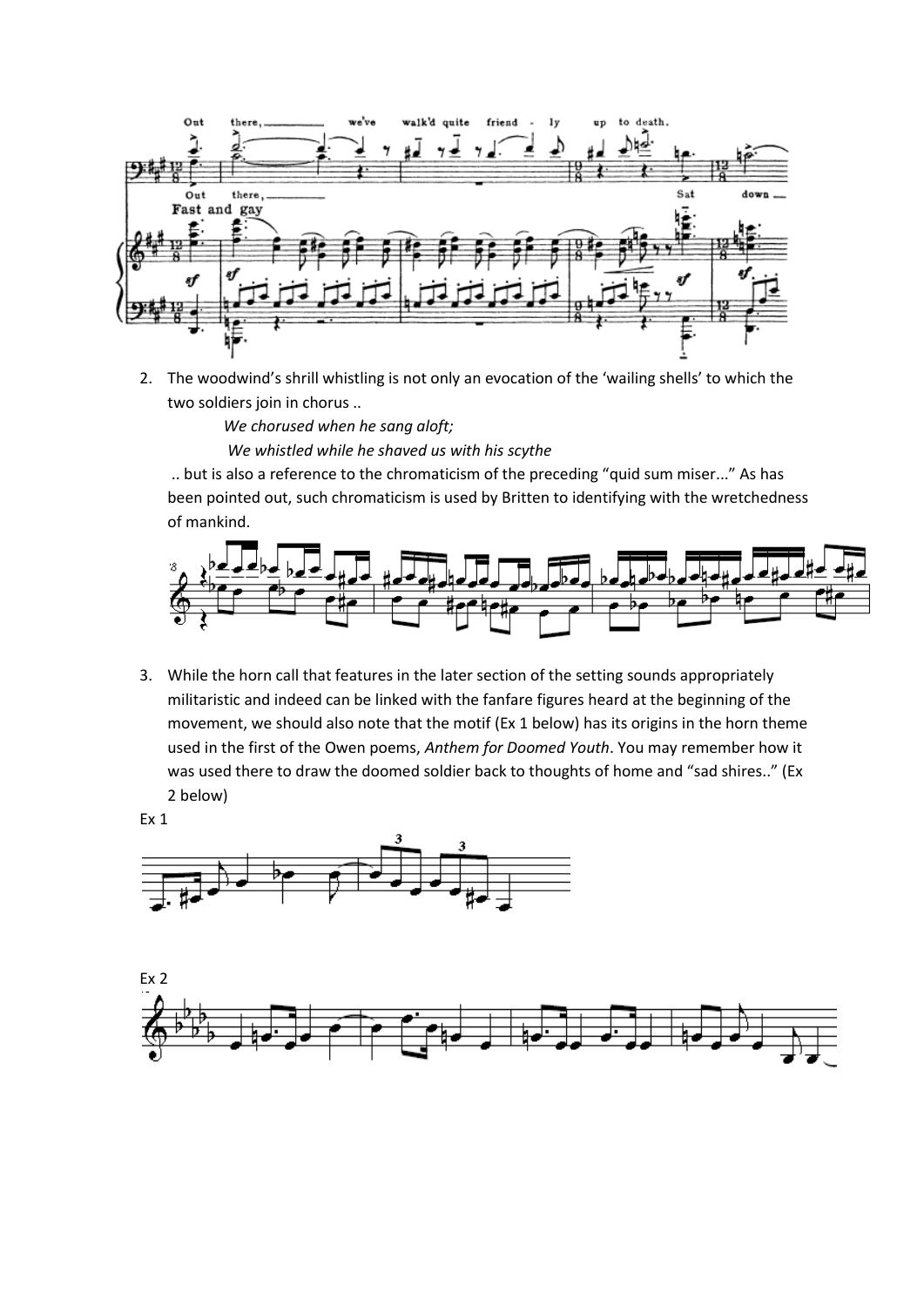## **SECTION 5: Recordare**

*Remember, merciful Jesus, that I am the reason for your incarnation: Let me not be lost thou on that day.*

*You have sought me and redeemed me by your suffering on the cross let this labor not be in vain.*

*I am guilty of many things,*

*I confess them Hear my suppliant moans*

*You who absolved Mary Magdalene, and forgave the dying thief, give hope to me, too.*

*Grant me a place among your sheep, and let me not be set among the goats, set me at your right hand.*

In the *Recordare* and the following *Confutatis maladictus*, Britten divides his choral forces; the women featured in the first, the men in the second.

The orchestra's pulsing major seconds, that provide the introduction to the *Recordare*, are unmistakably Britten (see *Sechs Hölderin Fragmente*, Oberon's music in *A Midsummer Night's Dream, A Charm of Lullabies* etc) and are a tonal device often associated with sleep, dreams or a longing for this idyllic state. Whatever his reasoning it certainly imbues the section with a suppliant yearning. Over this pulsing accompaniment, each of the four-part women's chorus enters imitatively, singing their pliant invocation. Each statement also finishes with a descending whole tone scale, the final entry (*You who absolved Mary Magdalene...)* ushering in the Lydian mode – see above for the references to this mode and its association for Britten with Purity and Innocence. Now the men take over and the basses lead in declaiming the *Confutatis maladictus*.

# **SECTION 6: Confutatis maladictus**

*When the wicked are confounded, sentenced to the fiery pit: Call me to be with the blessed ones.* *I call to you humbly on bended knee See my contrite heart Help me in this my last hour.*

Their lines are heavy and syllabic, almost primal, appropriate to those whose souls have been assigned to the 'fiery pit'.



The tenors' response is more plaintive. Theirs are the voices of those left on earth, awaiting judgement and pleading for mercy and deliverance.



In a gesture typical of his style, Britten superimposes one utterance upon the other and so the primitive thumping of one is married to the wailing character of the other.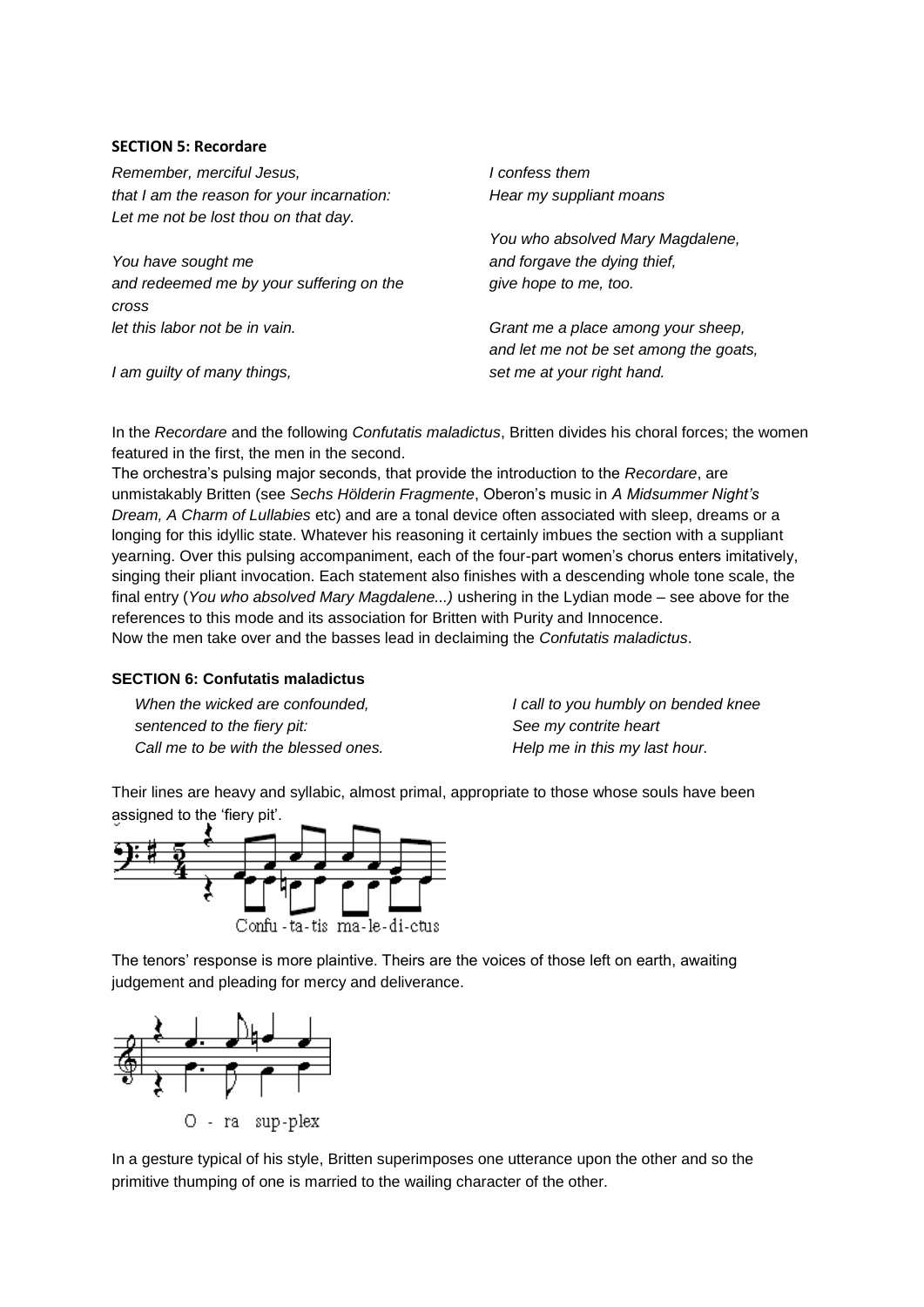

The intertwined supplications from both earth and hell grow in intensity, gaining a momentum that suddenly reaches a climax in the announcement of the next Owen poem, *On seeing a Piece of Our Artillery Brought into Action*

## **SECTION 7:** *On seeing a Piece of Our Artillery Brought into Action*

*Be slowly lifted up, thou long black arm, Great gun towering toward Heaven, about to curse; Reach at that arrogance which needs thy harm, And beat it down before its sins grow worse; But when thy spell be cast complete and whole, May God curse thee, and cut thee from our soul!*

The basses' 'thumping' motif is immediately taken over by the timpani of the chamber orchestra



While the tempo marking is 'Very broad' and the baritone's lines move in solemn minims, there is no loss of momentum or intensity. We are just moments away from the biggest climax in the movement and in the hands of a lesser composer it might seem risky to slacken the pace at this time. However, Britten's setting is remarkable in this way, maintaining the element of expectancy by other means. Firstly the transfer of the basses' "confutatis maledictus" motif to the timpani is immediately arresting and full of dread. Then, the rising root position triads that accompany each statement move with such unstoppable awe towards their various climaxes, that they seem to fracture the tonal fabric, spilling forth unwelcome fragments of the brass fanfares from the large orchestra (The first time in the work that the two have mixed). Four times, the horror of the 'Dies Irae' tries to reassert itself, its potency growing with each interpolation. It is clear that the flood will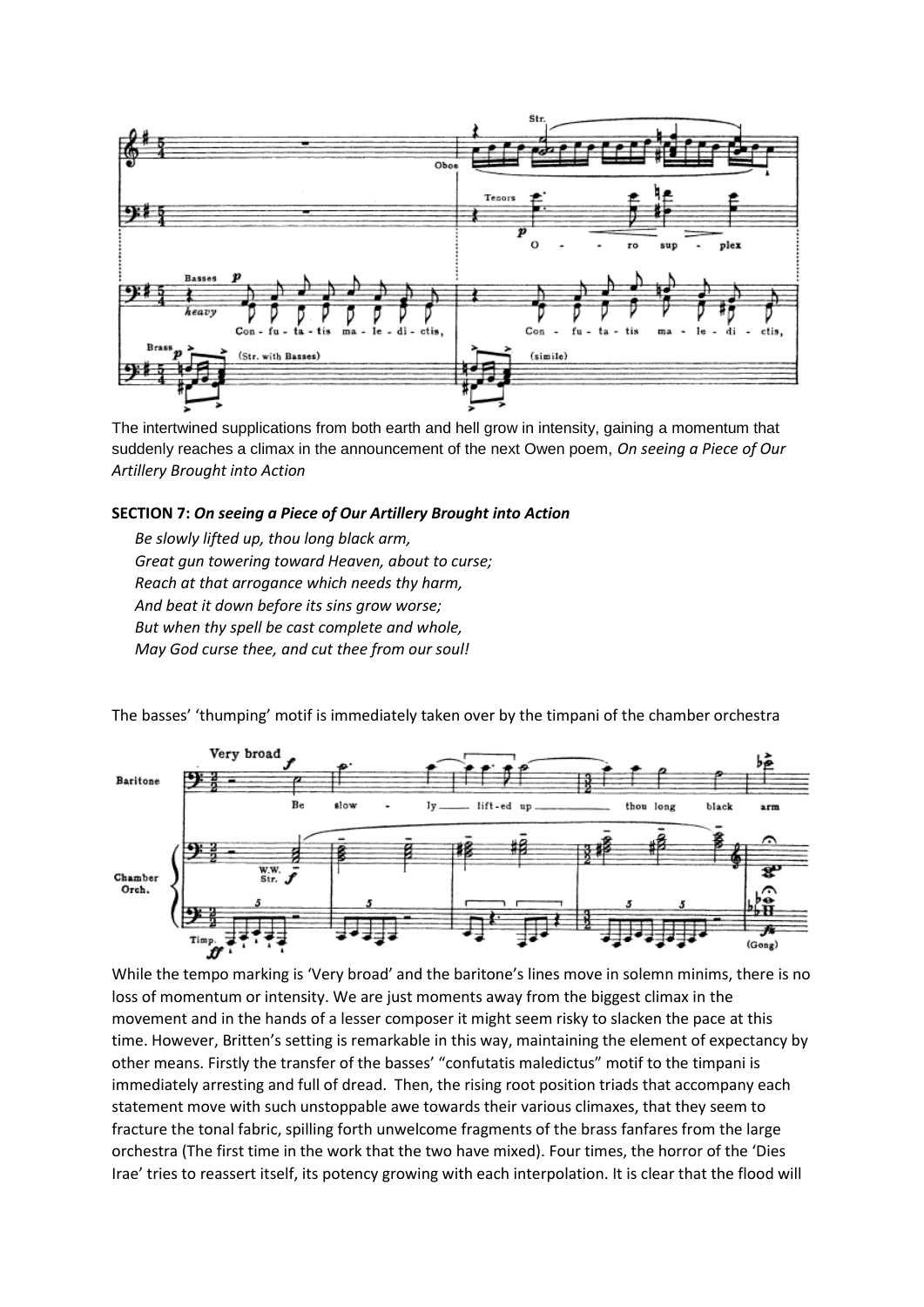not be held back. And so it is, as the baritone reaches his massive climax, all hell is let loose and the 'Day of Wrath' - now back to G minor, of course - reasserts itself with new ferocity.

As the horrific vision again subsides , the chorus - maintaining the 7/4 time signature of the 'Dies Irae' - 'limps' into the final section of the movement. So intimately does the text of the 'Lacrimosa' entwine with that of the next chosen Owen poem (*Futility*), it is not surprising that Britten binds the two.

# **SECTION 8: Lacrimosa /** *Futility*

## **Soprano and Chorus**

Oh this day full of tears When from the ashes arises Guilty man, to be judged: Oh Lord, have mercy upon him **Tenor** *Move him into the sun - Gently its touch awoke him once,*

*At home, whispering of fields unsown. Always it woke him, even in France, Until this morning and this snow. If anything might rouse him now The kind old sun will know.*

**Soprano and Chorus** Oh this day full of tears...

#### **Tenor**

*Think how it wakes the seeds -*

*Woke, once, the clays of a cold star. Are limbs, so dear-acheived, are sides, Full-nerved - still warm - too hard to stir? Was it for this the clay grew tall?*

# **Soprano and Chorus**

Amen.

When from the ashes arises... **Tenor** *Was it for this the clay grew tall?* **Soprano and Chorus** ..Guilty man, to be judged . **Tenor** *- O what made fatuous sunbeams toil To break earth's sleep at all?* **Chorus** Gentle Lord Jesus, grant them rest